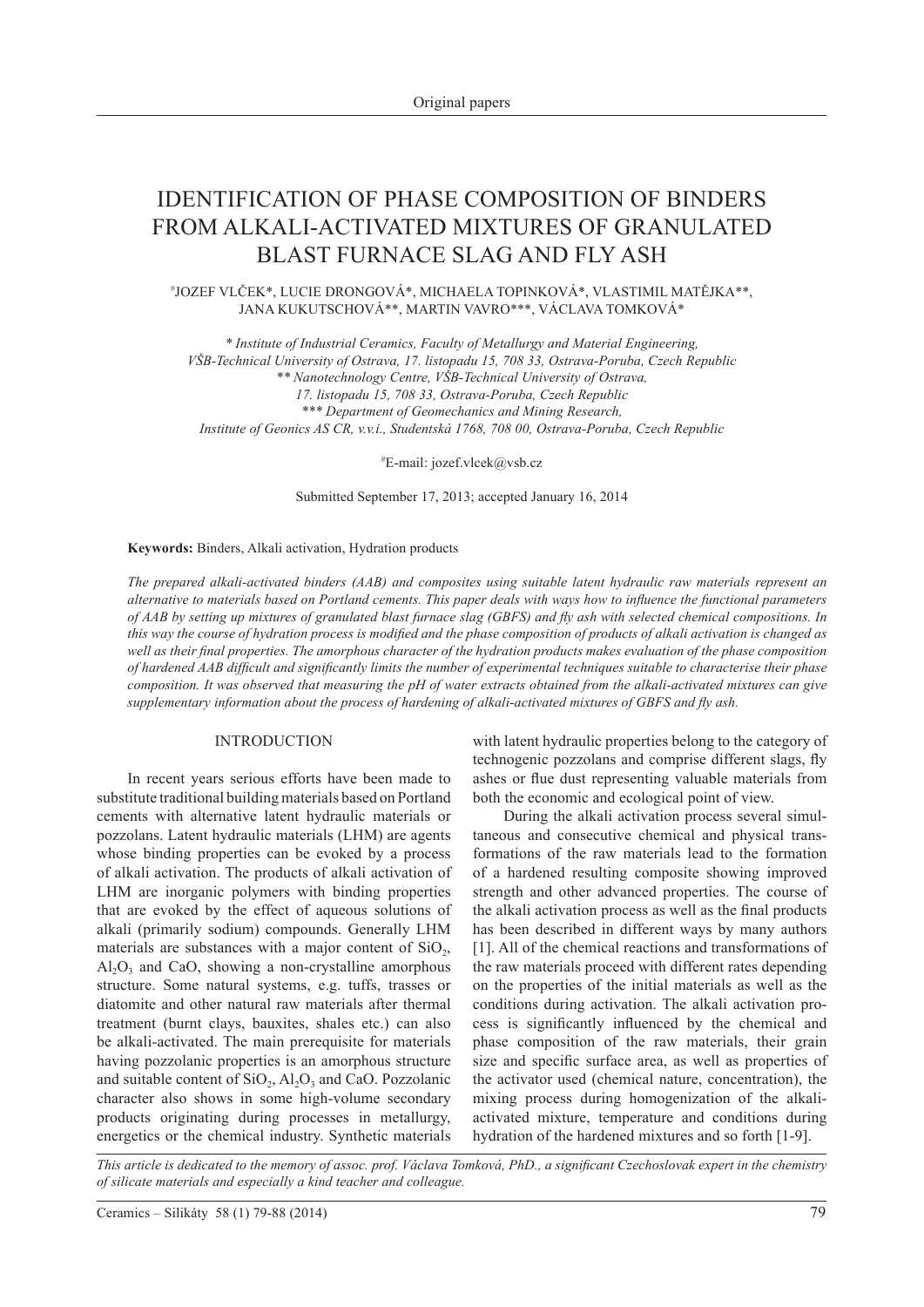The process of alkali activation can be briefly summarized as follows: the alkali solution attacks the disordered structure of the latent hydraulic material, breaks up the existing bonds and transfers ion fragments into solution. Out of these processes new hydrates are formed, which intergrow reciprocally until the resulting system gradually sets and hardens. Strictly speaking, two types of hydraulic products are formed, based on the chemical composition of the initial raw materials:

- Calcium silicate hydrates, C-S-H phases. Their fibrous structure, such as during the hydration of Portland cements, assures the strength of the hardened material.
- Aluminosilicate hydrates, which often also consist of alkali ions, i.e. N(C)–A–S–H phase. According to Davidovits [10, 11], these products of alkali activation can be considered chemically as "polysialates" or "silicooxoaluminates", for which Davidovits introduced the term "geopolymers". Their chemical composition and structure is close to that of zeolites and represents the precursors of zeolites.

In the course of activation process the alkali-activated mixture consists of three different groups of constituents:

- 1) unreacted raw materials, in which the major portion of the structure is amorphous and only a minor component is crystalline,
- 2) initial reaction products that for a long time are mainly of amorphous character with variable chemical composition and heterogeneous microstructure,
- 3) final products, showing crystalline structure with more or less constant composition and properties.

The greatest potential for preparation of binders based on alkali-activated materials in technical practise offers two secondary raw materials produced in high quantities and sufficiently constant quality. These are granulated (quenched) blast furnace slag (GBFS) and power-station fly ash from the combustion of fossil fuels (fly ash class F).

In the 1960s, Gluchovski studied the process of alkali activation of GBFS and identified calcium silicate hydrates and calcium and sodium aluminosilicate hydrates with structures close to those of zeolites as the products of this process [12, 13]. He also referred to 6 groups of alkali activators suitable for alkali activation [13]. Another significant step in the description of the alkali activation process occurred in 1978 in the works of J. Davidovits and his co-workers [10, 11], who studied the process of alkali activation of metakaolin and for the first time termed this process "geopolymerization" and used the term "geopolymers" for the products of activation.

Nowadays, the term "alkali-activated binders" is used for systems originating during the complete trans-formation of latent hydraulic materials instead of

geopolymers, whereas the term "geopolymer" is used only for amorphous or semi-crystalline aluminosilicate hydrates which are precursors of zeolites [1, 3, 4].

A number of hydration products of different alkali activated latent hydraulic materials have been described by different authors. Criado et al. [7] studied the alkali activation of fly ashes and used X-ray diffraction (XRD) to identify hydroxysodalite and herschelite as the hydration products. According to Wang and Scrivener [6], C–S–H gel is the main product of alkali activation of GBFS if the pH of the mixture is high and thus favourable for low concentrations of calcium and high concentrations of silicon. Wang and Scrivener also described the formation of hydrotalcite if NaOH is used as an activator, either alone or mixed with a water glass.

Brough et al. [14] detected large amounts of zeolitic phases (hydroxysodalite, gismondine), which probably resulted from the high water/binder ratio (about 1), because an excess of water is decisive during the crystallization of N–A–S–H and N–C–A–S–H systems.

Puertas et al. [8] studied mixtures of GBFS and fly ash and mentioned that the main reaction product was C–S–H gel. Hydrotalcite  $(Mg_6Al_2CO_3(OH)_{16} \cdot 4H_2O)$ , pirssonite  $(Na_2Ca(CO_3)_2.2H_2O)$  and calcite CaCO<sub>3</sub> were also formed but no alkali aluminosilicate phases were detected. Fernández-Jiménez and Palomo [9] studied the products of alkali activation of fly ashes using XRD. The authors found unreacted crystalline phases from fly ashes and hydroxysodalite  $(Na_4A_3Si_3O_1O/H)$ , herschelite  $(NaAlSi<sub>2</sub>O<sub>6</sub> 3H<sub>2</sub>O)$  and aluminosilicate gel. Similarly, Xie and Xi [16] observed unreacted crystalline phases as the major crystalline constituents of hardened alkaliactivated fly ash.

Brough and Atkinson [17] used XRD to study the products of alkali activation of GBFS. They did not find any crystalline phases; however, using SEM the authors observed hydrotalcite after one month of hydration. Similarly, Song et al. [18] reported C-S-H gel and a small amount of hydrotalcite as the hydration products of alkali-activated GBFS. Puertas et al. [19] also observed calcite, instead of the products of GBFS alkali activation reported in [18].

In summary, the reaction products from alkali activation are dependent on the type of activator and the initial raw material. For substances with a prevalence of  $Si + Ca$ , C–S–H gel is the main product of hydration, whereas for systems comprised mostly of  $Si + Al$ , polymers comparable to zeolites are the main products of hydration [1, 3, 4, 20].

The complexity of the hydration process requires the proper selection of suitable methods capable of monitoring the phase composition of hardened alkaliactivated systems. With respect to difficulties arising from the lack of easy available techniques to characterise the structure of the hydration products, this makes standardization of the manufacturing process of alkaliactivated systems difficult.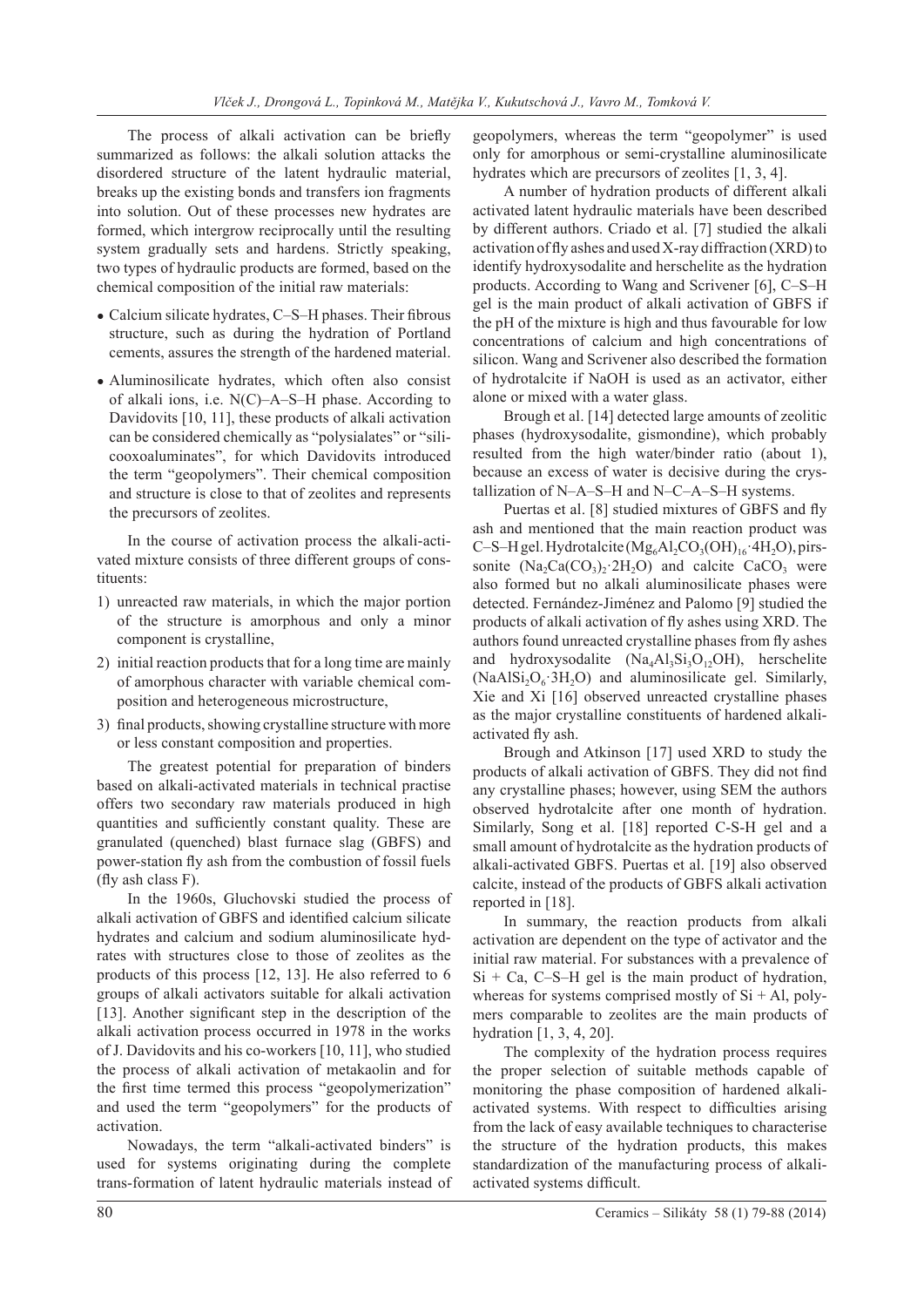Next to XRD, infrared spectroscopy (IR) represents the next most valuable instrumental technique, which can supply researchers with information about the molecular structures of crystalline and amorphous substances. In general, IR spectroscopy is based on the interaction of infrared (IR) radiation (wavelength  $λ = 0.15 ~ 100 \mu m$ , i.e. with wavenumber  $v = 1/\lambda$  in the 12000 ~ 100 cm<sup>-1</sup> region) with the studied sample. The most used is the midinfrared region of IR radiation with  $v<sup>-</sup>$  4000 ~ 400 cm<sup>-1</sup>. The energy of the photons changes the vibrational states of the molecules, so the interaction of IR radiation with the sample causes periodical changes in the positions of the atoms in the molecules. If the interaction of infrared radiation with the sample changes the length of the bond, then a stretching vibration (marked as *n*) is observed, which can be either symmetric or asymmetric. In cases where the interaction is responsible for a change in bond angle, then a bending vibration  $(\delta)$  occurs, which can be either in-plane or out-of-plane [21]. Phases with disordered structure – amorphous – show growth in the widths of IR bands observed in their IR spectra thanks to significant fluctuation in bonds lengths and angles [22].

According to Lecomt [23], there are identical vibrations with peaks at  $3440 \text{ cm}^{-1}$  and  $1650 \text{ cm}^{-1}$  in binding systems based on Portland cement (PC) and also based on alkali-activated GBFS, which correspond to stretching and bending vibrations of O–H bonds in water molecules. Similar to PC, the vibrations of carbonate groups, with characteristic bands at 1450 cm-1 and  $870 \text{ cm}^{-1}$ , can be observed in IR spectra of binders based on alkali-activated GBFS. The main region of stretching vibrations of [SiO<sub>4</sub>] tetrahedrons is broad in the case of alkali-activated GBFS, with the maximum centred at around 1000 cm-1, which also confirms the interconnection with  $[AIO_4]$  tetrahedrons.

Palomo and colleagues [15] studied alkali activation of fly ash and observed using the FTIR technique that in the first period of hydration process occurring at elevated temperature (65  $\sim$  85°C), Al-phases react first, which is reflected by the disappearance of vibrations with a maximum centred around  $800 \text{ cm}^{-1}$  and the origination of new bands with maximum at approximately 700 cm<sup>-1</sup>. At the same time the main vibration belonging to Si–O and Al–O bands, which can be observed at  $1060 \text{ cm}^{-1}$  in the case of original fly ash, moves towards approximately 1000 cm<sup>-1</sup>. This is caused by the formation of a structure in which  $(SiO_4)$  groups are substituted for  $(AIO<sub>4</sub>)$  groups in the newly originating net. The difference in the charges is compensated for by alkali ions. Using XRD analysis the authors didn't identify any new crystalline phase [15]. According to [25] the vibration interval  $600 \sim 800$  cm<sup>-1</sup> corresponds to A–O–Si bonds, i.e. aluminosilicates. The authors of the study [26] mentioned that the original vibrations at 1088 cm-1 observed in IR spectra of initial fly ash shifted to  $1029 \text{ cm}^{-1}$ , which may be due to the reorganization of glassy aluminosilicate phases. They explained this

fact by the reaction of amorphous phases of fly ash with activator and the formation of an amorphous gel.

Van Deventer et al. [20] used FTIR spectroscopy to study fly ash activation with NaOH solution and found that the original fly ash shows a relatively mild IR spectrum as a result of the presence of diverse crystalline and amorphous phases, with a range of broad, overlapping bands in the same regions. An exception is a band at  $1055 \text{ cm}^{-1}$ , corresponding to Si-O-T  $(T = Si \text{ or } Al)$  bonds. According to these authors, the band at 1055 cm<sup>-1</sup> does not completely disappear after geopolymer formation. The most obvious change in the hardened material structure is connected to the formation of a new band with maxima centred at 960 cm-1. This band is also ascribed to the presence of Si–O–T groups; nevertheless, its significant shift indicates extensive changes in bond arrangements. Creation of this new band in the spectrum is attributed to the newly formed geopolymer net.

In general it can be stated that IR spectroscopy gives evidence about the presence of Si–O–Si and Si–O–Al groups that is crucial for alkali-activated materials. Further interpretation and description of the bonds between  $SiO<sub>4</sub>$  and  $AlO<sub>4</sub>$  tetrahedrons is difficult and ambiguous using FTIR. For more detailed information about reciprocal interconnections, i.e. nets of aluminosilicate phases, it is necessary to employ MAS-NMR technique. MAS NMR (nuclear magnetic resonance spectroscopy using magic – angle spinning) of samples in a solid state has been used in recent years to identify the phase composition of alkali-activated pozzolanas. This method provides detailed information about the structure of materials containing atoms with non-zero nuclear spin; in the case of alkali-activated pozzolana these are <sup>29</sup>Si and 27Al nuclides. Based on the configuration of the surrounding electrons and the presence of the bonds, these nuclei form different magnetic fields acting in opposition to the external magnetic field. If the frequency of the external field and the rotational part of the magnetic dipole of an atom are the same then resonance occurs, which is a necessary condition for reception of the energy by the nucleus. The reception of the energy is detected in the form of a peak in the spectrum. Frequencies are multiplied by a numerical factor of  $10<sup>6</sup>$  and are expressed in units of ppm [21].

The configuration of  $SiO<sub>4</sub>$  tetrahedrons is assigned using the symbols  $Q<sup>n</sup>$  or Si $Q<sup>n</sup>$ , where *n* represents the number of other Si atoms linked through oxygen bonds. If an aluminium atom is bonded to the  $SiO<sub>4</sub>$  tetrahedron then this arrangement is assigned as  $SiQ<sup>n</sup>$  (*xAl*), where *n* can be 1 to 4 and *x* has a maximum value of 4. The value of the index *n* denotes the degree of interconnection of the silicon and aluminium tetrahedrons [27, 28, 29].

Using 27Al MAS NMR spectroscopy, identification of the presence of aluminium in 4- or 6-fold coordination  $(AlO<sub>4</sub> or AlO<sub>6</sub>)$  and also, less often, in 5-fold coordination can be performed. Assignment of the Al–Si arrangement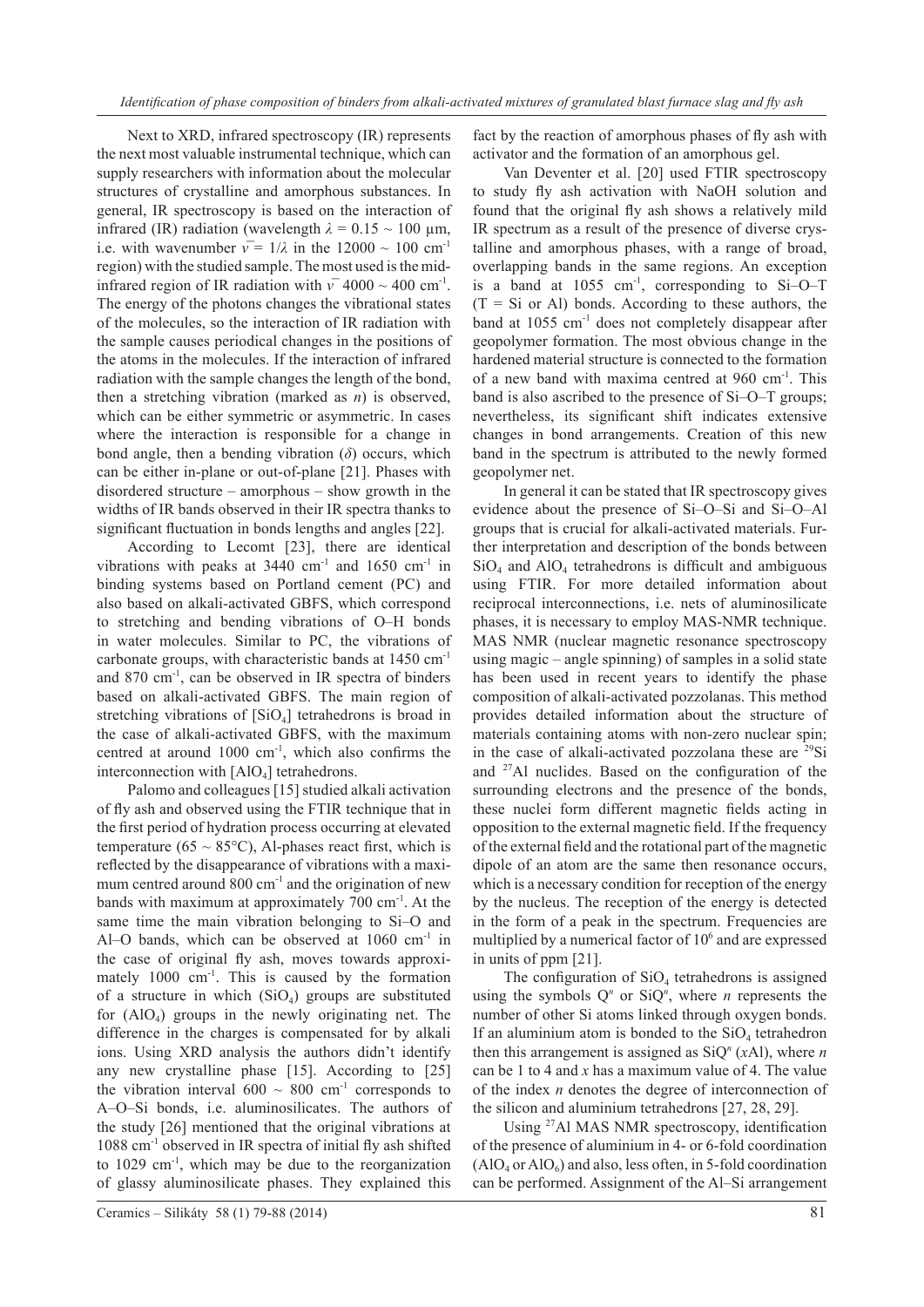is again expressed in the form e.g.  $AlQ^4(4Si)$ , which means that four atoms of silicon are linked through oxygen atoms to aluminium [27].

For 4-fold coordinated aluminium, resonance occurs in the  $60 \sim 80$  ppm interval. In the case of bonding between  $AIO<sub>4</sub>$  and  $SiO<sub>4</sub>$  tetrahedrons (aluminosilicate bond) resonance occurs in the  $50 \pm 20$  ppm interval. Davidovits [10, 11] observed the following resonances: AlQ<sup>0</sup>: 79.5 ppm, AlQ<sup>1</sup>(1Si): 74.3 ppm, AlQ<sup>2</sup>(2Si): 69.5 ppm,  $AlQ^3(3Si)$ : 64.2 ppm and  $AlQ^4(4Si)$ : 55 ppm. According to many authors the presence of resonance for the  $AlQ^4(4Si)$  unit in registered MAS NMR spectra gives evidence for the presence of geopolymer in alkali-activated products [1]. Contrary to  $^{27}$ Al MAS NMR spectra, the interpretation of <sup>29</sup>Si MAS NMR spectra is more difficult because the resonance signals of different structural units with  $SiO<sub>4</sub>$  tetrahedrons overlap significantly. Škvára et al. [30] listed the following resonance values:  $SiQ^1$ :  $-78 \pm 2$  ppm,  $SiQ^2$ :  $-85 \pm 2$  ppm,  $SiQ^{2}(1Al): -82 \pm 2$  ppm,  $SiQ^{0}: -85 \pm 5$  ppm. For geopolymers, Davidovits [11] listed the following resonances:  $SiQ^4(4AI): -85 \pm 5$  ppm,  $SiQ^4(3AI): -90 \pm 5$  ppm,  $SiQ^{4}(2Al): -95 \pm 5$  ppm,  $SiQ^{4}(1Al): -100 \pm 5$  ppm. For  $SiQ<sup>4</sup>(0Al)$  resonance in the interval  $-100 \sim -115$  ppm has been reported [1].

Škvára et al. [30, 31] studied the hydration products of alkali-activated fly ash and observed resonance at 55 ppm as well as weak resonance at 3 ppm in the  $27$ Al MAS NMR spectrum, which can be allotted to 6–fold coordinated aluminium in unreacted mullite  $(AS<sub>2</sub>H<sub>2</sub>)$ , and observed that the main peak in this spectrum matches with  $AlQ^4(4Si)$  whereas the presence of this structural unit verifies the presence of geopolymer. If the alkali-activated mixture contains substantial amounts of  $Al_2O_3$  and CaO, then using MAS NMR phases of the geopolymer type and phases with branched aluminosilicate chains, typical for alkali-activated slag itself (chains of C−S−H phases where silicon is partially substituted by aluminium) are observed [22].

Generally in the course of alkali activation (most often acquired using sodium water glass or sodium hydroxide) of various pozzolana, two types of amorphous products apparently originate: C–S–H phases and geopolymers. Cations from the activator (most often Na<sup>+</sup>) are incorporated in these hydration products in different ways. In the case of C-S-H phases,  $Na<sup>+</sup>$  cations are adsorbed on the very ragged surface of the C–S–H gel and only a negligible portion of Na<sup>+</sup> is captured inside the C–S–H gel. In the case of hydration products

of aluminosilicate (zeolitic character), the alkali cations are firmly bonded not only at the surface but also in the internal structure of the resulting geopolymer [33, 34].

In this work we study the process of alkali activation of mixtures of GBFS and FA using X-ray diffraction, IR spectroscopy and MAS NMR spectroscopy. We propose a method for identification of the presence of both C-S-H gels and geopolymers based on pH measurements of water suspensions prepared from alkali-activated mixtures of GBFS and FA after different time periods of hydration.

#### EXPERIMENTAL

# Selection and adjustment of the raw material components

Two most common technogenic pozzolana: i) granulated blast furnace slag (GBFS) produced at Arcelor Mittal Ostrava a.s., specific surface area according to Blaine 380 m<sup>2</sup> kg<sup>-1</sup>, and ii) fly ash (FA) class F produced in the Dětmarovice power plant, CEZ, a.s., specific surface area according to Blaine  $365 \text{ m}^2 \cdot \text{kg}^{-1}$ , were used for sample preparation. Industrially produced water glass was aplied as the alkali activator. Its original silicate modulus  $M_S (M_S = n_{SiO2}/n_{Na2O})$  was modified with a 50 % solution of NaOH to give a value of  $M_s = 2.0$ . Analysis of the original water glass was performed in compliance with the Czech standard ČSN 653191 from 1987. The activator was dosed in an amount which assured a dosage of 5.0 wt. % of  $Na<sub>2</sub>O$  related to dry mixtures of GBFS and FA.

The chemical compositions of GBFS and FA were determined using XRFS (SPECTRO XEPOS spectrometer equipped with a 50 W Pd X-ray tube) – Table 1.

Phase analysis was conducted using X-ray powder diffraction (XRPD) on a Bruker D8 Advance diffractometer equipped with  $Co<sub>K\alpha</sub>$  radiation and a VANTEC 1 detector.

The rheological characteristics of the mixtures were adjusted to the identical consistency using distilled water. The water to solid ratio, i.e. ratio of l/s, was close to 0.30.

With the aim of studying the effect of the composition of the initial mixture on the hydration process of alkali-activated GBFS-FA systems, four mixtures of GBFS and FA designated as samples II, III, IV and V were prepared. Alkali-activated GBFS and FA were designated as samples I and VI. Such adjustment of

Table 1. Chemical composition of the raw materials.

|                      | Compounds (wt. $\%$ )    |                          |                  |           |                                |                  |                   |        |
|----------------------|--------------------------|--------------------------|------------------|-----------|--------------------------------|------------------|-------------------|--------|
| Raw material         | CaO                      | MgO                      | SiO <sub>2</sub> | $Al_2O_2$ | Fe <sub>2</sub> O <sub>3</sub> | TiO <sub>2</sub> | Na <sub>2</sub> O | $K_2O$ |
| <b>GBFS</b>          | 37.74                    | 12.09                    | 41.86            | 5.74      | 0.21                           | 0.18             | .06               | 0.35   |
| <b>FA</b>            | 3.40                     | 3.00                     | 50.39            | 27.85     | 7.90                           | 0.95             | 0.67              | 2.36   |
| Original water glass | $\overline{\phantom{0}}$ | $\overline{\phantom{0}}$ | 28.80            | –         |                                | -                | 9.04              |        |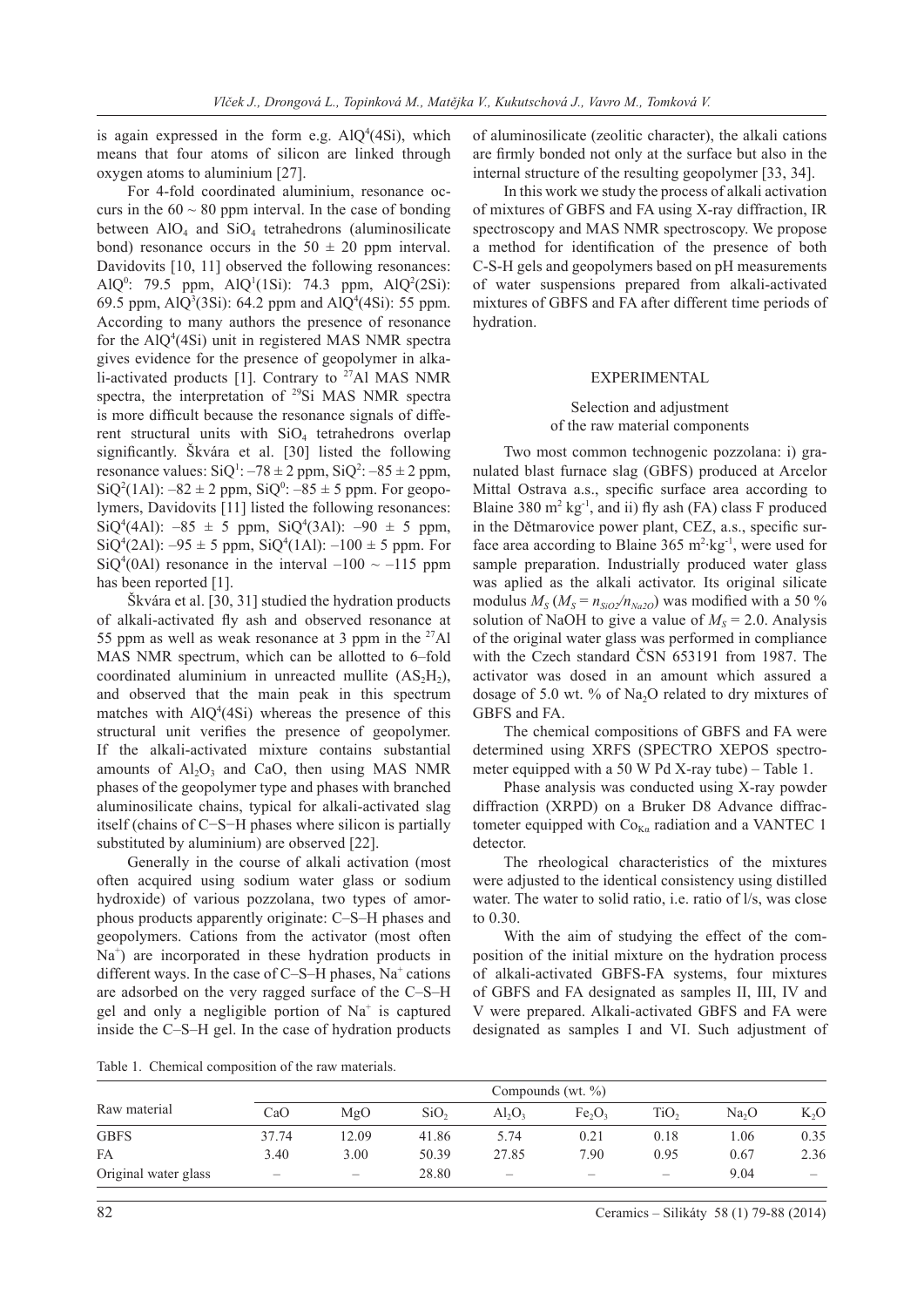*Identification of phase composition of binders from alkali-activated mixtures of granulated blast furnace slag and fly ash*

| Design. | Mixture = $w(GBFS)/w(FA)$ | Chemical composition (wt. $\%$ ) | Comp. ratio |                                |                      |       |       |
|---------|---------------------------|----------------------------------|-------------|--------------------------------|----------------------|-------|-------|
|         | (wt. % )                  | SiO <sub>2</sub> (S)             | CaO(C)      | $\mathrm{Al}_2\mathrm{O}_3(A)$ | Na <sub>2</sub> O(N) | C/S   | A/S   |
|         | GBFS/FA= $100/0$          | 48.43                            | 39.22       | 5.96                           | 6.39                 | 0.810 | 0.123 |
| П       | $GBFS/FA = 80/20$         | 50.02                            | 32.82       | 10.80                          | 6.36                 | 0.656 | 0.216 |
| Ш       | GBFS/FA = $60/40$         | 52.29                            | 25.74       | 15.63                          | 6.34                 | 0.492 | 0.299 |
| IV      | GBFS/FA = $40/60$         | 54.59                            | 18.54       | 20.57                          | 6.30                 | 0.340 | 0.377 |
| V       | GBFS/FA = $20/80$         | 56.94                            | 11.21       | 25.57                          | 6.28                 | 0.197 | 0.449 |
| VI      | GBFS/FA= $0/100$          | 59.33                            | 3.74        | 30.68                          | 6.25                 | 0.063 | 0.517 |

Table 2. Calculated composition of raw material mixtures.

chemical composition enables alteration of the phase composition of alkali activation products in favour of aluminosilicate hydrate formation to the detriment of C–S–H phases.

The composition of each mixture was further recalculated whereby only the major oxides belonging to phases that take part in alkali activation were taken into account [34] (Table 2).

From Table 2 it is evident that the  $SiO<sub>2</sub>$  content is only slightly modified when the content of GBFS and FA changes and the content of  $Na<sub>2</sub>O$  remains almost unchanged. A significant decrease in CaO content followed by an increasing content of  $Al_2O_3$  in the mixtures is necessary for the purpose of modifying the final hydration products.

# Preparation and testing of samples

All sample types (I - VI) were prepared and cured by the same way. In the first step the dry mixtures, II - V, were homogenized in a vibratory mill. Pure GBFS (sample I) and pure FA (sample VI) as well as homogenized mixtures II - V were then alkali-activated using a liquid activator – water glass  $(M<sub>s</sub> = 2.0)$  – in sufficient amount to yield 5 wt. % of Na<sub>2</sub>O per 100 g of dry solid components in the final mixture. The rheological properties of the mixtures were adjusted with distilled water to reach identical workability.

The prepared mixtures were poured into moulds  $(20 \times 20 \times 20 \text{ mm})$  and densified using a vibrational table (60 sec., 25 Hz). The moulds were stored in a moist environment (more than 99 % of relative humidity) and after 24 hours the samples were taken out of the moulds and again stored in a moist environment. The temperature during storage of the moulds and samples was approximately  $23 \pm 1$ °C.

After 24 hours of storage the samples were tested for their:

• Bulk density (BD =  $m/V$ ), where *m* is weight of the sample measured using an analytical balance and *V* is the volume of each sample calculated from its dimensions measured with digital micrometre.

- Compressive strength (CS) was measured using a laboratory press with monotonous loading  $2400 \text{ N} \cdot \text{s}^{-1}$ COMPACT LLB1 (BRIO Hranice, s.r.o.).
- Phase composition using X-ray powder diffraction employing a Bruker D8 Advance diffractometer (Bruker AXS).

Three further types of tests used to characterise the samples are described later in this paper.

# RESULTS AND DISCUSSION

The basic characteristics that document the time run of hydration processes are bulk density (BD) (Table 3) and compressive strength (Table 4). BD values (Table 3) grew slightly as a consequence of densification of the hydrated structures caused by the filling of pores between raw material particles by hydration products. Higher BDs accrue to samples with a greater amount of GBFS as a result of the presence of hollow spheroidal particles in fly ash, which decrease the values of BD.

For all of the samples, the compressive strength increased with the time of hydration (Table 4). Comparing the CS values for mixtures I - VI it is evident that the samples with a higher portion of FA and thus lower content of CaO showed lower values of CS as a consequence of a smaller amount of C–S–H phases being formed.

Table 3. Average bulk densities (BD) of mixtures  $I \sim VI$ .

| Hydration     | Bulk density $(kg·m-3)$ |      |      |      |      |      |
|---------------|-------------------------|------|------|------|------|------|
| period (days) |                         |      | Ш    | IV   |      | VI   |
|               | 2002                    | 1991 | 1939 | 1895 | 1852 | 1804 |
| 28            | 2015                    | 2000 | 1957 | 1911 | 1864 | 1823 |

Table 4. Average compressive strength (CS) of mixtures  $I \sim VI$ .

| Hydration     |      | CS(MPa) |      |      |      |      |  |  |
|---------------|------|---------|------|------|------|------|--|--|
| period (days) |      | н       | Ш    | IV   |      | VI   |  |  |
|               | 269  | 22.4    | 21.5 | 20.4 | 19.5 |      |  |  |
|               | 46.7 | 372     | 29.6 | 24.5 | 21.7 | 5.7  |  |  |
| 28            | 1061 | 84.6    | 75.7 | 39.9 | 33.7 | 13.6 |  |  |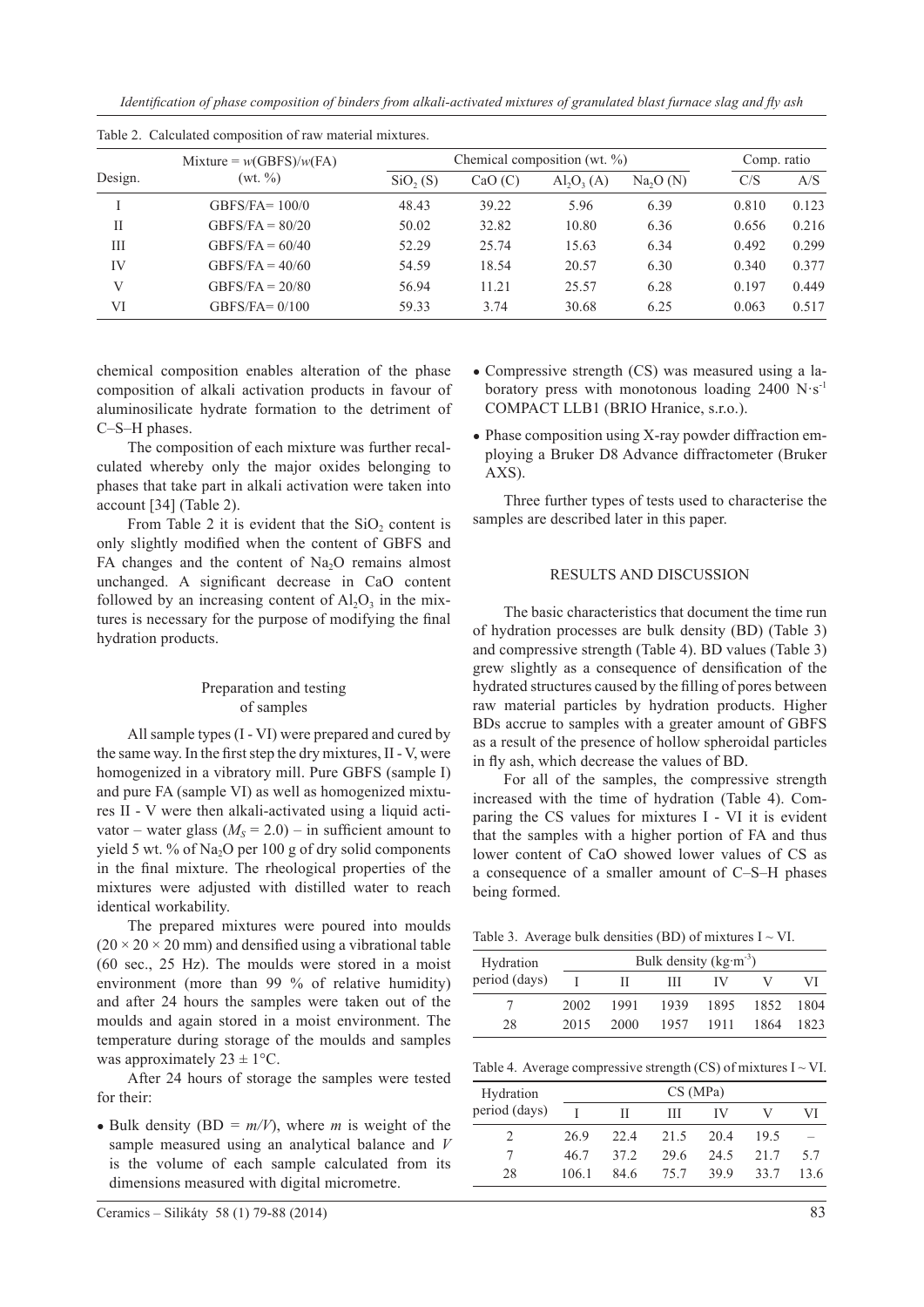# pH measurements of alkali-activated sample leaches

After 7 and 28 days of hydration, alkali-activated samples were milled for 2 min using a vibrating mill. The  $0.09 \sim 0.2$  mm fraction of each milled sample was obtained using sieving. In the next step  $0.50 \pm 0.01$  g of each sieved sample was weighted into a plastic bottle and then 100 ml of distilled water was added. The prepared suspensions were manually stirred for 30 seconds and initial pH was measured using a HANNA pH 210 pH meter equipped with a combined glass electrode. The bottles with the suspensions were then covered with plastic foil to secure a constant volume. The pH values were then measured at selected time periods during which the suspensions were manually stirred for 30 seconds prior to pH measurement.

The measured pH values (Table 5 and Table 6) monitor the fraction of alkali ions that are not firmly bonded in hydration products and thus can show the

Table 5. pH values after 7 days of hydration.

|      | Mixture pH |       |       |       |       |       |
|------|------------|-------|-------|-------|-------|-------|
| Days | I          | П     | Ш     | IV    | V     | VI    |
| 7    | 11.25      | 11.25 | 11.20 | 11.00 | 11.40 | 11.30 |
| 10   | 11.30      | 11.25 | 11.40 | 11.40 | 11.60 | 11.60 |
| 12   | 12.10      | 12.10 | 11.60 | 10.80 | 10.50 | 11.80 |
| 16   | 11.90      | 11.80 | 11.70 | 10.70 | 10.20 | 10.00 |
| 20   | 11.50      | 11.55 | 11.50 | 10.40 | 9.60  | 9.70  |
| 24   | 11.00      | 10.70 | 10.90 | 10.00 | 9.50  | 9.50  |
| 28   | 10.70      | 10.45 | 10.70 | 9.90  | 9.20  | 9.40  |
| 31   | 10.25      | 10.05 | 10.10 | 9.50  | 9.10  | 9.20  |
| 36   | 9.85       | 9.65  | 9.40  | 9.40  | 9.10  | 9.10  |
| 43   | 9.55       | 9.40  | 9.20  | 9.20  | 9.00  | 9.00  |
| 49   | 9.30       | 9.25  | 9.10  | 9.10  | 9.10  | 9.00  |
| 63   | 9.10       | 9.00  | 9.20  | 9.20  | 9.00  | 9.00  |
| 86   | 9.05       | 9.00  | 9.00  | 9.10  | 9.00  | 9.00  |
| 99   | 8.95       | 8.95  | 9.00  | 9.00  | 9.00  | 9.00  |

Table 6. pH values after 28 days of hydration.

|      |       |       |       | Mixture pH |       |       |
|------|-------|-------|-------|------------|-------|-------|
| Days | I     | П     | Ш     | IV         | V     | VI    |
| 28   | 12.05 | 11.90 | 11.20 | 11.00      | 11.20 | 10.90 |
| 33   | 12.15 | 12.10 | 11.60 | 11.10      | 11.30 | 11.00 |
| 37   | 11.80 | 11.80 | 11.40 | 11.00      | 10.80 | 10.00 |
| 40   | 11,55 | 11.35 | 11.20 | 10.20      | 10.40 | 9.40  |
| 45   | 11.30 | 11.10 | 10.70 | 9.50       | 9.60  | 9.10  |
| 51   | 10.95 | 10.50 | 9.90  | 9.10       | 9.10  | 9.00  |
| 57   | 10.20 | 10.05 | 9.50  | 9.00       | 9.00  | 9.00  |
| 65   | 9.75  | 9.20  | 9.00  | 9.00       | 9.00  | 9.00  |
| 72   | 9.20  | 8.90  | 9.00  | 9.00       | 9.00  |       |
| 87   | 9.00  | 8.95  | 9.00  | 9.00       | 9.00  |       |
| 95   | 8.90  |       |       |            | 9.00  |       |
| 108  | 8.85  |       |       |            |       |       |

difference between alkali ions bonded in zeolitic phases and alkali ions adsorbed only on the surface of C–S–H gel, which are easily released into the suspension. Zeolitic precursors such as the hydration products of FA alkali activation are practically insoluble in water and alkali ions bonded in their structures are not released into the suspension.

After conversion of the sieved grainy sample into a suspension, the hydration processes continues further under the same conditions; however, in contrast to the original sample the hydration processes proceeds in a high excess of water, hence significantly faster than in the original state. The samples with greater portions of Al (samples II - VI) represent a chemical composition more favourable for the formation of zeolitic phases, whereas alkali ions take part in the formation of these phases; therefore, pH values in the suspensions prepared from these samples decrease.

The dependency of the pH of the suspensions prepared from samples I - VI after 7 and 28 days of hydration are shown in Figures 1 and 2. The initial pH of the suspensions measured after their preparation increased over 2 - 3 days as a result of the release of alkali ions adsorbed on the hydration products (Figure 3). In the next time period, the pH values decrease proportionally as a consequence of zeolitic product formation. In mixtures with greater fly ash content (mixtures II - VI)



Figure 1. Development of pH values after 7 days of hydration.



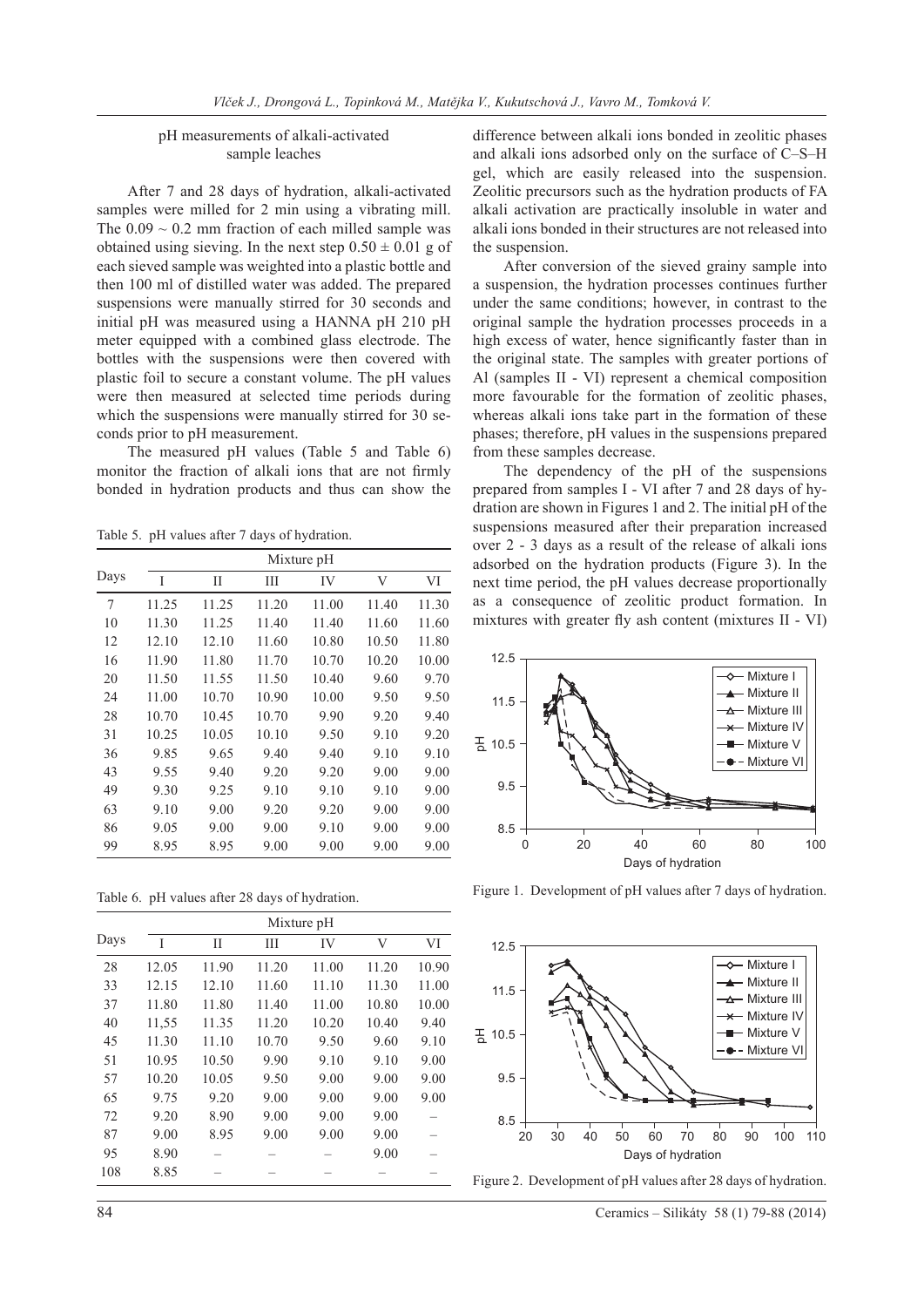the conditions are more amenable to zeolite formation, therefore more alkali ions can be entrapped in their structures and the thus pH values are lower.

The final pH of all of the samples stabilized at a value of about 9.0, showing the final state of hydration process, which comprises achieving a dynamic balance of alkali ions adsorbed on the formed gels and backwardly released into suspension during stirring. The time needed to decrease the pH to its final value of 9.0 is unambiguously associated with the formation of zeolitic hydration products and varied between 90 and 55 days for the suspensions I - VI (Figure 4).

The time dependence of the pH of the aqueous suspensions prepared from hydrated samples shows the extent of C–S–H gel and zeolitic phase formation, and thus represents a valuable indirect method to characterise the hydration process in alkali-activated systems.



Figure 3. The initial and maximum pH value of the hydrated mixtures.



Figure 4. Time to attain a pH value 9.0.

#### Phase analysis

The phase and structural analysis of the hydrated samples I (GBFS/FA=100/0), III (GBFS/FA=60/40) and V (GBFS/FA=20/80) was studied using XRD, IR spectroscopy and solid state NMR. The analysis was done on the powders obtained by milling each sample

(particle size below 25 µm) after 28 days of hydration. The hydration process of the freshly milled samples was stopped using washing with acetone followed by subsequent drying at laboratory temperature.

#### *Results of XRD*

Diffraction patterns of hydrated samples I, III and V are shown and compared in Figure 5. Sample I represents alkali-activated and hydrated GBFS and its diffraction pattern reveals the vitreous character of this sample. Calcium carbonate and merwinite were identified as the only crystalline phases present in this sample. C–S–H gel as a main product of alkali activation and hydration of GBFS is typically a poorly crystalline phase; its presence is signalled by the diffraction line centred at 34.5°2 $\theta$  Co<sub>Ka</sub> [38]. Unfortunately, the position of this diffraction line is closely similar to the diffraction line of  $CaCO<sub>3</sub>$ . The similarity of the positions of the main diffraction lines of  $CaCO<sub>3</sub>$  and C–S–H phase and its low crystallinity make it very difficult to verify the presence of C–S–H gel in this sample. In the case of samples III and V the situation with respect to verification of C–S–H gel is the same as in the case of sample I. Other phases in samples III and V indicate the presence of mullite and silicon oxide, which are common admixtures of fly ash.



Figure 5. XRD pattern of samples I, III and V (1 - calcite, 2 - C–S–H gel,  $3$  -  $\alpha$ -quartz,  $4$  - merwinite,  $5$  - gehlenite,  $6$  mullite).

According to the theory, C–S–H gel is the product of alkali activation of granulated blast furnace slag. Products of alkali activation of metakaolin or fly ash are three-dimensional amorphous alumosilicate nets [10, 32], so called geopolymers. This paper [32] and others confirm that C–S–H gel and geopolymer, as products of alkali activation of granulated blast furnace slag and fly ash, can coexist at the same time. Using XRD it is not possible to verify the presence of geopolymer, mainly due to the amorphous character of these hydration products. Due to the position of main diffraction line of C–S–H phases is closely similar to the main diffraction line of  $CaCO<sub>3</sub>$  as stated above, the presence of C–S–H is not reliably confirmed by XRD.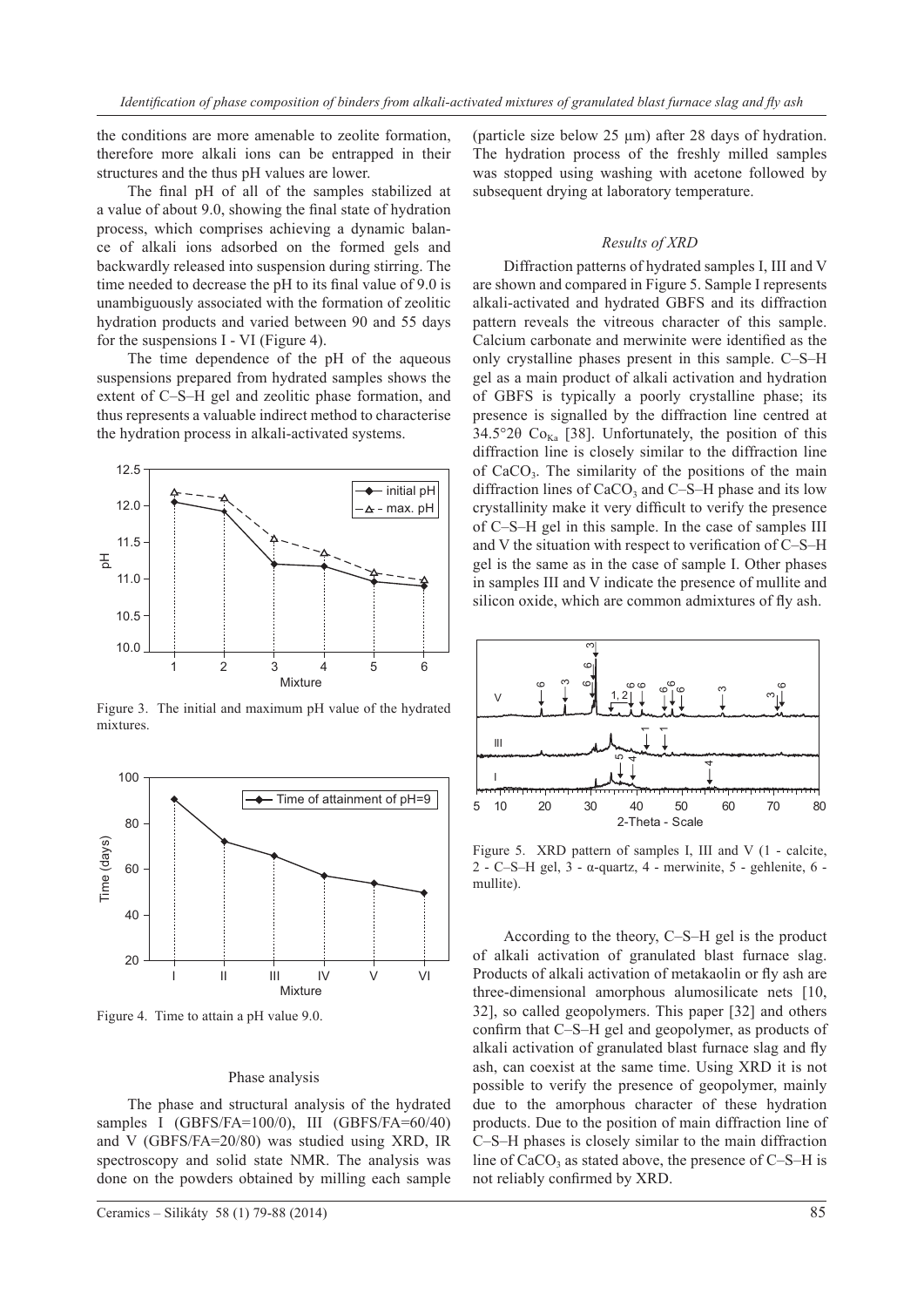# *Results of IR spectroscopy*

Contrary to X-ray diffraction, infrared spectroscopy (IR) can provide information about the structure of amorphous phases. The IR spectra of samples I, III and V after a 28-day period of hydration are compared in Figure 6. The broad band with a maximum centred at approximately  $3385 \text{ cm}^{-1}$ , together with the band with a maximum centred at 1648 cm-1 belong to stretching and bending vibrations of the O-H group, and appear in the spectra of all the samples, verifying the presence of water. The band at  $1452 \text{ cm}^{-1}$  corresponds to asymmetric stretching vibration of O–C–O bonds and, together with the band centred at  $876 \text{ cm}^{-1}$ , confirms the presence of the  $(CO_3)$  anion and thus the presence of carbonates. The main hydration products originating in sample I is C–S–H gel, which shows vibrations of Si–O–Si and Si–O–Al groups at position  $970 \text{ cm}^{-1}$  [36]. The position of the band belonging to vibrations of Si–O–Si and Si–O–Al groups is slightly shifted towards higher values in the case of samples III and V (see Figure 6), in which the content of fly ash is significantly increased. The observed shift in the position of the peak maximum in the region around wavenumber  $980 \text{ cm}^{-1}$  confirms the presence of  $SiO<sub>4</sub>$  tetrahedrons with an increasing number of bonds with other cations. In this case the given shift in the peak maximum evidences penetration of Al into the structure of the Si–O–Si net. Na cations from the alkali activator are also involved in the process of C–S–H gel as well as aluminosilicate hydrate formation [23, 30, 37]. The increase in aluminium content in the case of samples with more fly ash indicates that the formation of geopolymer type products is encouraged at the expense of C–S–H phases, as documented by the shift in the maxima of the band at 970 cm<sup>-1</sup> observed in sample I to the value  $988 \text{ cm}^{-1}$  observed for sample V (the sample with the highest content of fly ash).

#### *Results of NMR*

The structures of mixtures I, III and V after 28 days of hydration were further evaluated using 27Al and 29Si MAS NMR spectroscopy; the spectra registered for samples I, III, IV are shown in Figures 7, 8 and 9. The registered <sup>29</sup>Si MAS NMR peaks were further deconvoluted to individual peaks that are related to the presence of the silicon and aluminium in a given coordination, which provides information about the structure of the resulting hydration products. The position and calculated area of each of the peaks is included below the given spectrum.

The course of the <sup>27</sup>Al MAS NMR curve registered for each mixture (Figures 7, 8 and 9) verifies the presence of a peak with a maximum centred at approximately 60 ppm belonging to the structural unit  $AlQ^4(4Si)$ , which is a typical constituent of geopolymers. The position of the maximum shifts towards lower values (65.5  $\rightarrow$  61.5  $\rightarrow$  $\rightarrow$  59.5 ppm) with increasing amounts of fly ash, while alkali activation leads to the formation of geopolymer (for pure geopolymer the position of the maximum should be 55 ppm [1, 10, 11]). The second peak occurring in the  $27$ Al MAS NMR spectra can be found in the region 2.5 to 9.5 ppm, and corresponds to 6-fold coordination of aluminium. According to the literature, the presence of this peak signals the presence of hydrotalcite  $[Mg_{0.75}Al_{0.25}(OH)_2](CO_3)_{0.125}(H_2O)_{0.5}$ . The area of this peak decreases with increasing fly ash content.



Figure 6. Mid-IR spectra of mixtures I, III and V after 28 days of hydration.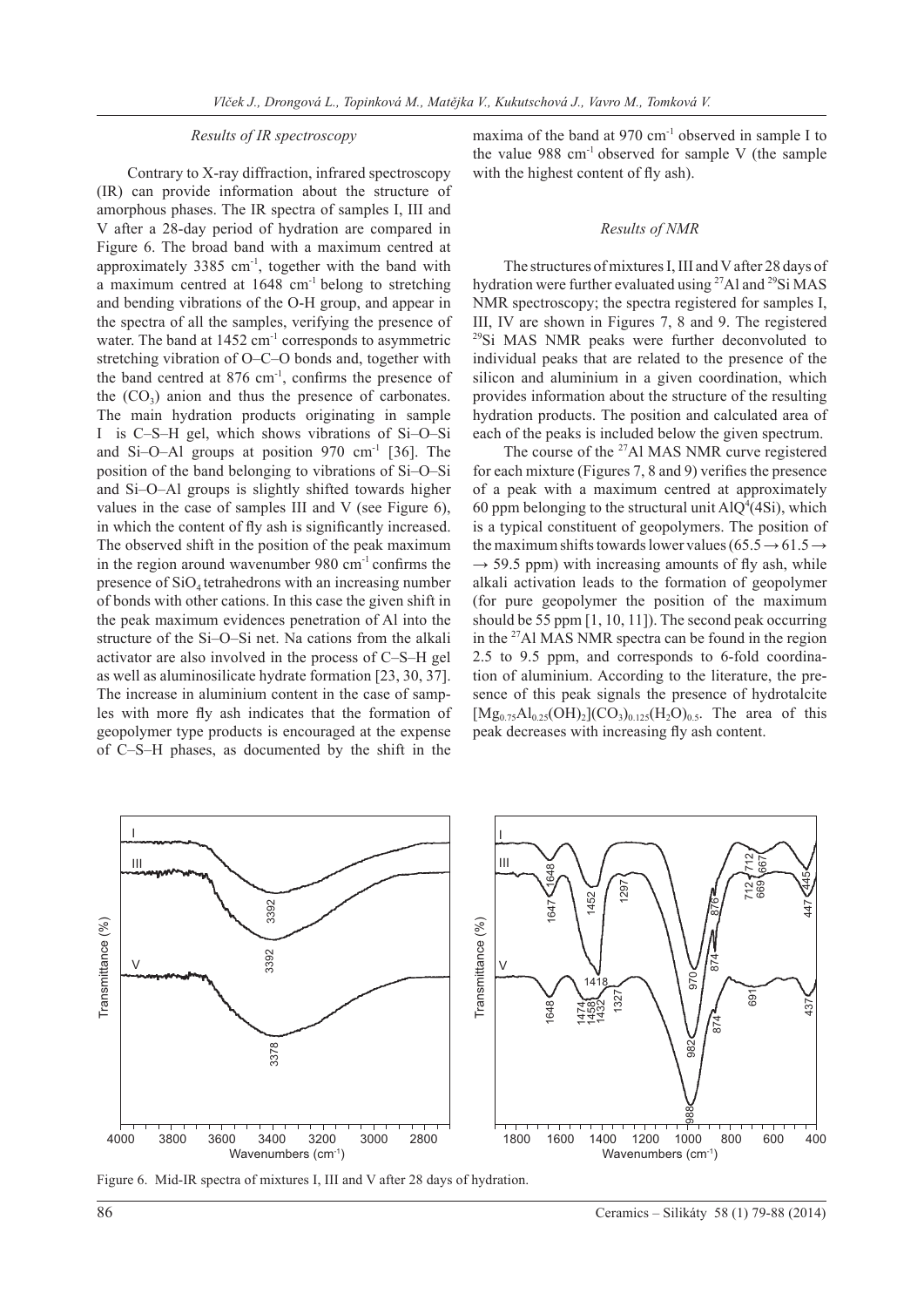The <sup>29</sup>Si MAS NMR spectra of the samples show the presence of a single peak, its shape signalling that this peak is formed by several overlapping peaks. Using the deconvolution method the individual peaks can be separated and the contribution of the given Si structural unit can be calculated. Generally the presence of  $SiQ<sup>2</sup>$ together with  $SiQ<sup>1</sup>$  units proves the presence of C–S–H phases [30]; the peaks belonging to these units were demonstrated in the spectra of samples I and III. The area



Figure 7. <sup>27</sup>Al and <sup>29</sup>Si MAS NMR of sample I after 28 days of hydration.



Figure 8. 27Al and 29Si MAS NMR of sample III after 28 days of hydration.



Figure 9. <sup>27</sup>Al and <sup>29</sup>Si MAS NMR of sample V after 28 days of hydration.

Ceramics – Silikáty 58 (1) 79-88 (2014) 87

of the peaks belonging to  $SiQ^2$  and  $SiQ^1$  is the lowest in the case of sample V. It is evident that the sum of the area of the peaks belonging to these units decreases with increasing content of fly ash, verifying the decrease in C–S–H gel content. The presence of the peak centred at -85 ppm belonging to both  $SiQ^4(4Al)$  and  $SiQ^2$  units signals the presence of both geopolymer structure as well as the presence of C–S–H phases.

The  $SiQ<sup>4</sup>(xAI)$  units prove the presence of the geopolymer structure, whereas sample V shows the highest number of these units, contrary to sample I which shows the lowest number of these units. The centre of gravity of the 29Si MAS NMR peak is shifted towards lower resonance with increasing fly ash content and also proves formation about geopolymer structure due to the presence of aluminium from the fly ash.

MAS NMR represents the most suitable technique to study the phase composition of alkali-activated technogenic pozzolana. Generally all of the samples showed the presence of C–S–H phase as well as geopolymer structure, with the actual proportions of these structures dependent on the content of fly ash. Sample V, with the highest content of fly ash, showed the greatest extent of geopolymer structure compared with sample I, in which geopolymer structure was minor. On the other hand, sample I showed the presence of structure units typical for C–S–H phase to the highest extent, contrary to sample V in which this type of phase was a minor constituent.

# **CONCLUSION**

The process of alkali activation of granulated blast furnace slag (GBFS) and its mixture with fly ash (FA) was studied in this paper and observations can be summarized as follows:

- 1. Phase composition of products of alkali activation shapes the mechanical properties. Alkali activated GBFS is characterized by the compressive strength over 100 MPa. It was observed that with FA content increasing the bulk density as well as compressive strength of the samples decreases. This trend is associated with extent of C–S–H gel formation which is in direct relation with GBFS content.
- 2. X-ray diffraction, does not provide satisfactory results for products of alkali activated GBFS and products of mixtures of GBFS and FA respectively. It is due to the amorphous character of that formed hydrated structures.
- 3. IR spectroscopy verified shifting of the position of maximum of band attributed to Si–O–Si vibrations towards higher wavenumbers due to the penetration of Al cations into the structure of Si–O–Si net.
- 4. MAS-NMR spectroscopy proved that samples prepared from the pure GBFS and activator are for the most part composed of C−S−H phases, which are